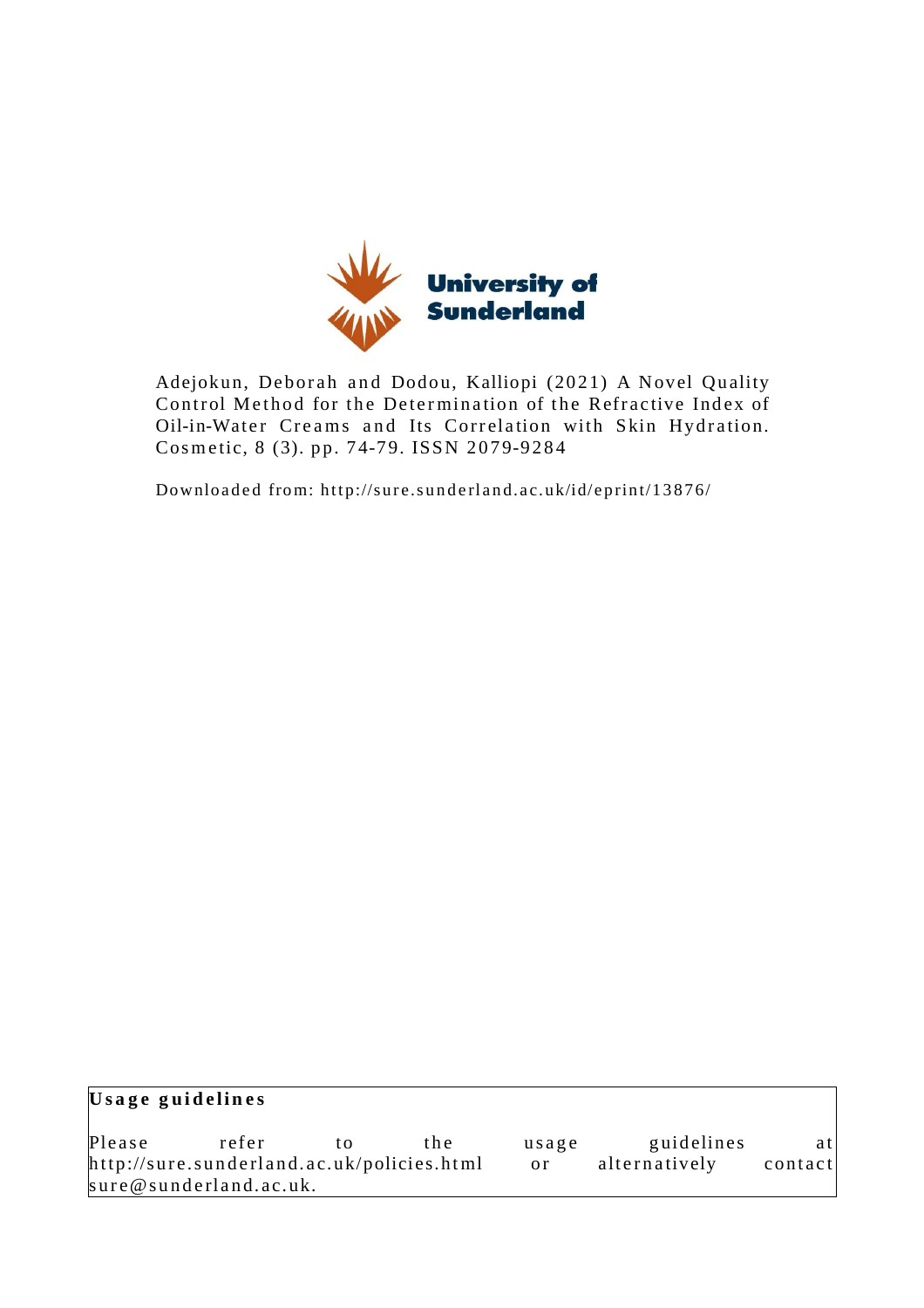

*Article*



# **A Novel Quality Control Method for the Determination of the Refractive Index of Oil-in-Water Creams and Its Correlation with Skin Hydration**

**Deborah Adefunke Adejokun and Kalliopi Dodou [\\*](https://orcid.org/0000-0002-2822-3543)**

School of Pharmacy and Pharmaceutical Sciences, Faculty of Health Sciences and Wellbeing, University of Sunderland, Sunderland SR1 3SD, UK; bg69bo@research.sunderland.ac.uk

**\*** Correspondence: kalliopi.dodou@sunderland.ac.uk; Tel.: +44-(0)191-515-2503

**Abstract:** The sensory properties of cosmetic products can influence consumers' choice. The accurate correlation of sensory properties, such as skin hydration, with the material properties of the formulation could be desirable. In this study, we aimed to demonstrate a new method for the in vitro measurement of the refractive indices (RIs) of turbid creams. The critical wavelength of each cream was obtained through direct measurement using a sun protection factor (SPF) meter; the wavelength value was then applied in the Sellmeier equation to determine the RI. The results obtained from the in vitro skin hydration measurement for each cream correlated with their RI values. This suggests that RI measurements could be a useful predictive tool for the ranking of creams in terms of their skin hydration effects.

**Keywords:** sensory testing; refractive index; critical wavelength; turbidity; skin hydration; creams

## **1. Introduction**

Sensory analysis plays a crucial role in the field of cosmetic science. It is used for claim substantiation via subjective users' perception also providing an understanding on how sensory attributes influence consumer's choice and, in turn, the market success of the product [\[1\]](#page-5-0). The Organization of Standardization (ISO) allows the properties of a cosmetic product to be described using both qualitative and quantitative methods [\[2\]](#page-5-1). This is performed by the selection of a plain descriptive lexicon and a team of well-trained judges to qualify and quantify the test products on the basis of their individual sensory perception via scoring each attribute on a given scale. The statistical evaluation of the collected data can then correlate the scores, assess the overall performance of the product and derive valid claims [\[3,](#page-5-2)[4\]](#page-5-3). However, user trials involving scoring scales can be biased due to the subjective nature of the collected data [\[5,](#page-5-4)[6\]](#page-5-5). Therefore, there is a need for the development of instrumental techniques that can reliably correlate to and predict sensory properties [\[7\]](#page-5-6).

In a previous study, we demonstrated how sensory attributes of semisolids, such as pourability, firmness, elasticity, spreadability and stickiness, can be accurately correlated to the rheological measurements of the formulation [\[7\]](#page-5-6). In this study, we aimed to develop further such correlations.

The refractive index (RI) of a material is a measure of the velocity of light in vacuum divided by the velocity of light crossing the material. The RI has a wide range of applications, from the estimation of drug concentration present in a sample to the opaqueness or turbidity of the sample [\[8\]](#page-5-7). Changes in the RI of the skin have been shown to correlate to skin hydration after the application of a moisturizer; this is because hydration renders the skin less opaque, i.e., more translucent, resulting in a decrease in the RI [\[9](#page-5-8)[–11\]](#page-6-0). The measurements of the RIs of cosmetic creams could potentially be correlated to their short-term skin hydration effects, assuming that less turbid creams with a low RI will



**Citation:** Adejokun, D.A.; Dodou, K. A Novel Quality Control Method for the Determination of the Refractive Index of Oil-in-Water Creams and Its Correlation with Skin Hydration. *Cosmetics* **2021**, *8*, 74. [https://](https://doi.org/10.3390/cosmetics8030074) [doi.org/10.3390/cosmetics8030074](https://doi.org/10.3390/cosmetics8030074)

Academic Editor: Amparo Salvador Carreño

Received: 29 June 2021 Accepted: 18 August 2021 Published: 20 August 2021

**Publisher's Note:** MDPI stays neutral with regard to jurisdictional claims in published maps and institutional affiliations.



**Copyright:** © 2021 by the authors. Licensee MDPI, Basel, Switzerland. This article is an open access article distributed under the terms and conditions of the Creative Commons Attribution (CC BY) license (https:/[/](https://creativecommons.org/licenses/by/4.0/) [creativecommons.org/licenses/by/](https://creativecommons.org/licenses/by/4.0/)  $4.0/$ ).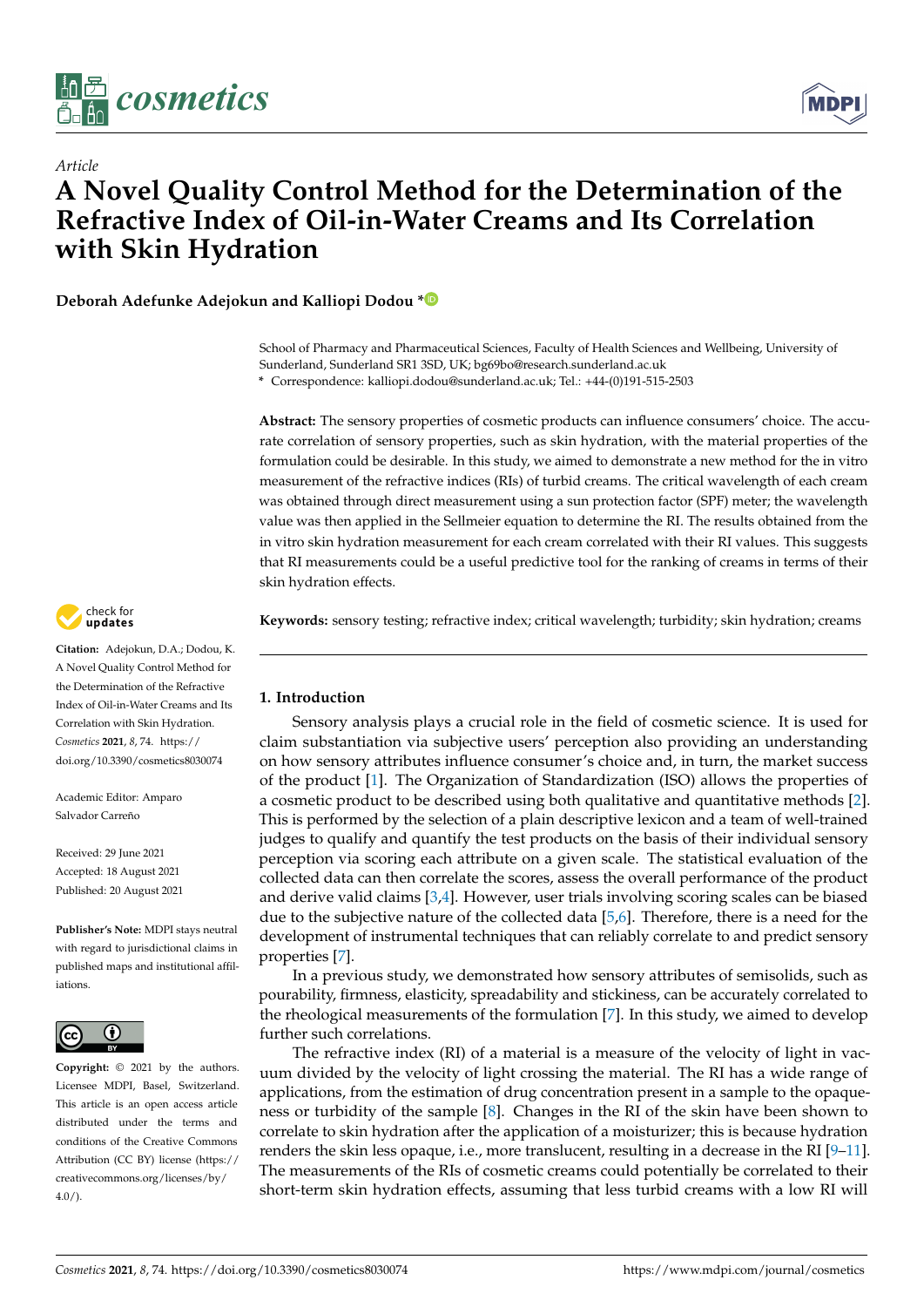have a high water content or/and dissolved actives with a hydrating effect. Because of the turbid nature of creams, a traditional UV spectrophotometer cannot be used to measure their RIs [\[12](#page-6-1)[,13\]](#page-6-2), and the optical coherence tomography technique cannot elaborate their RIs on a routine basis [\[9\]](#page-5-8); therefore, there is a need for developing a simple method to accurately and routinely measure the RIs of creams and turbid samples.

The objectives of the present study were as following: (i) to develop a method for the direct and accurate measurement of the RIs of turbid formulations; and (ii) to investigate if there is a correlation between the RIs of creams and their skin hydration effects.

# **2. Materials and Methods**

# *2.1. Materials*

The active ingredient (X), cholesterol, span65 and solutol HS-15 were obtained from Sigma-Aldrich, Inc. (Gillingham, UK). Baobab oil was purchased from Aromatic Natural Skin Care (Forres, UK), and jojoba and coconut oil were bought from SouthernCross Botanicals (Knockrow, Australia). The Emulsifying Wax was obtained from CRODA International Plc (Goole, East Yorkshire, UK). Other excipients of the cream and Tris buffer solutions were of analytical grade.

### *2.2. Methods*

2.2.1. Preparation of the Oil-in-Water Creams

Oil-in-water creams IA–IVA and IB–IVB used in this study were formulated as explained in our previous paper [\[7\]](#page-5-6).

Four active-containing oil-in-water creams (labelled A) and their controls (labelled B; without active ingredients) were prepared. Each cream contained the following oil combinations: I (volume ratio of 8% jojoba and baobab oils, 1:1)—water phase (85%), oil phase (10%) and emulsifier (5%); II (volume ratio of 10% jojoba and baobab oil, 1:1), III (volume ratio of 10% jojoba oil and coconut oil, 1:1) and IV (volume ratio of 10% baobab and coconut oil, 1:1)—water phase (83%), oil phase (12%) and emulsifier (5%). The composition of each cream is shown in Table [1.](#page-2-0)

<span id="page-2-0"></span>

| <b>Cream Phases</b> |                                | Composition of Each Cream Formulation $\left(\% \text{ w/w}\right)$ |           |            |            |             |             |            |            |
|---------------------|--------------------------------|---------------------------------------------------------------------|-----------|------------|------------|-------------|-------------|------------|------------|
|                     | Ingredients                    | IA                                                                  | <b>IB</b> | <b>IIA</b> | <b>IIB</b> | <b>IIIA</b> | <b>IIIB</b> | <b>IVA</b> | <b>IVB</b> |
|                     | Stearyl alcohol                |                                                                     |           |            |            |             |             |            |            |
|                     | Jojoba oil                     | 4                                                                   | 4         | 5          | 5          | 5           | 5           |            |            |
| Oil phase           | Baobab oil                     | 4                                                                   | 4         | 5          | 5          |             |             | 5          | 5          |
|                     | Coconut oil                    |                                                                     |           |            |            | 5           | 5           | 5          | 5          |
|                     | Glycerine                      | 5                                                                   | 5         |            |            | 5           | 5           | 5          | 5          |
| Water phase         | Propylene glycol               |                                                                     |           | 5          | 5          |             |             |            |            |
|                     | Water                          | 73.7                                                                | 78.7      | 71.7       | 76.7       | 71.7        | 76.7        | 71.7       | 76.7       |
| Active              | Entrapped active<br>ingredient | 5                                                                   |           | 5          |            | 5           |             | 5          |            |

**Table 1.** Ingredients and % (*w*/*w*) composition of each cream formulation.

2.2.2. Measurement of Refractive Index Using an SPF Analyser

A sun protection factor (SPF) analyser, SPF-290AS (SolarLight®, Glenside, PA, USA), was used to obtain the individual transmittance wavelength of each cream sample. The RI of each cream was then calculated using the Sellmeier equation (Equation (1)):

$$
n^{2} (\lambda) = 1 + (B_{1} \lambda^{2} / \lambda^{2} - C_{1}) + (B_{2} \lambda^{2} / \lambda^{2} - C_{2}) + (B_{3} \lambda^{2} / \lambda^{2} - C_{3}),
$$
 (1)

where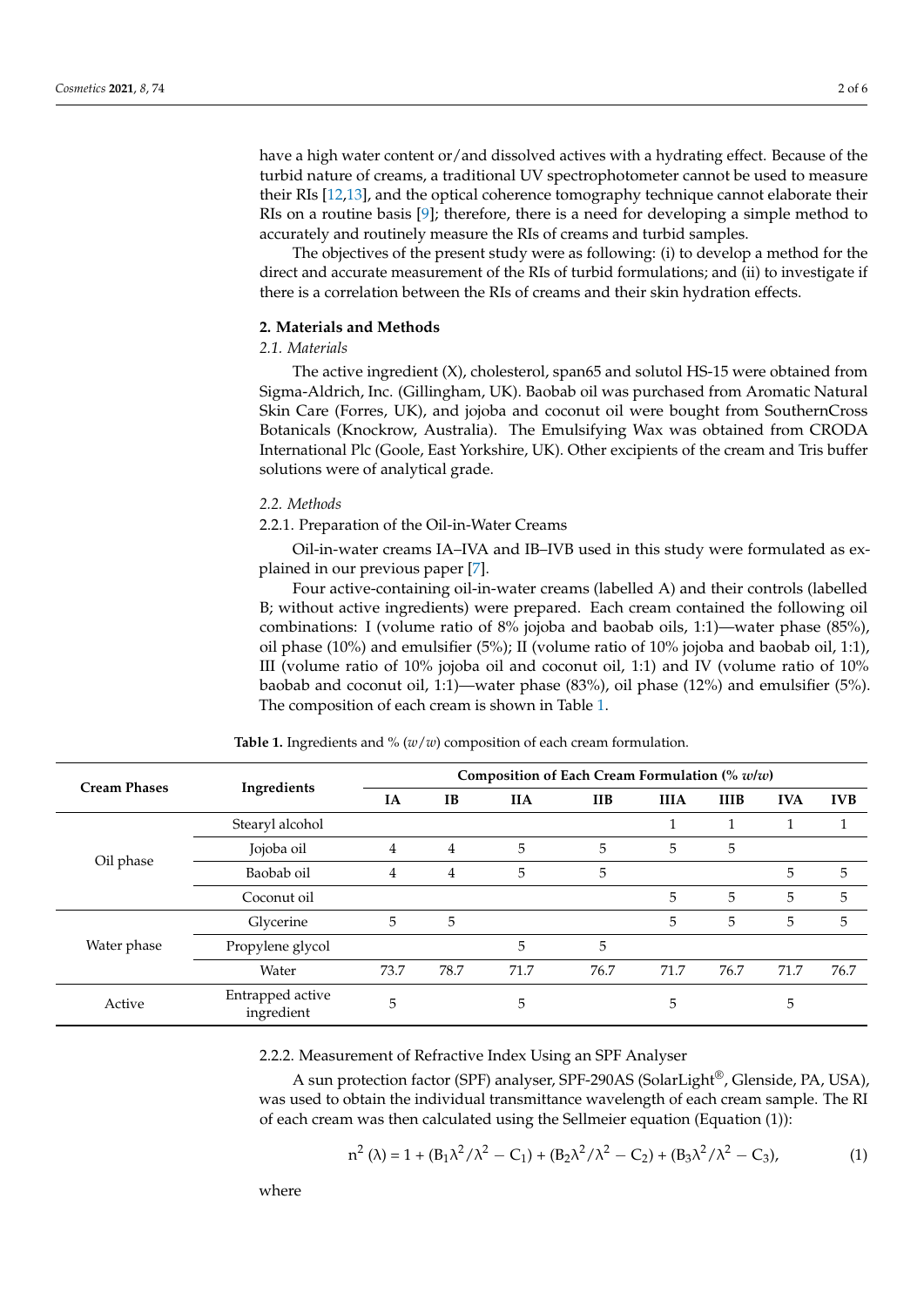n is the refractive index (RI),

 $\lambda$  is the wavelength of the test sample Determined by a SPF meter.

The coefficients of the Sellmeier equation for a fused silica/silicon substrate can be shown as following [\[14\]](#page-6-3):

$$
B_1 = 0.696166300; C_1 = 4.67914826 \times 10^{-3} \mu m^2;
$$
  
\n
$$
B_2 = 0.407942600; C_2 = 1.35120631 \times 10^{-2} \mu m^2;
$$

 $B_3 = 0.897479400; C_3 = 97.9340025 \text{ }\mu\text{m}^2.$ 

A wavelength measurement on the SPF working at the wavelength of 290 m was carried out by initially placing an empty silicon substrate or a transpore tape (to imitate the skin surface) in the optical path to acquire a reference scan. The substrate was then loaded with the test sample at 2.0  $\mu$ L/cm<sup>2</sup>, spread out in a unidirectional motion, allowed to dry for 15 min and returned to the optical path. Six different scans were taken by a monochromator over the wavelength region of 380–500 nm, and an average scan was produced. The SPF software factors out the reference scan data, resulting in the transmittance of only the measured sample. This experiment was conducted in triplicate for each cream at room temperature.

#### 2.2.3. Skin Hydration

A preliminary self-evaluation of the hydrating effects of the creams was carried out by the researcher using a skin hydration meter (Moisture meter SC Compact, Delfin, UK). Hands were washed with a soap and dried for 5 min. The moisture meter was placed on the back of the hand and held in a steady position, until a measurement was taken at T0  $(t = 0)$  and the value was recorded. A small amount of cream was then applied in a circular motion to the same location of the original reading, and after 5 min, a second measurement was taken at T5 ( $t = 5$ ). This process was repeated in triplicate for each cream.

#### 2.2.4. Statistical Analysis

A statistical evaluation of results was carried out using the IBM SPSS software. To indicate whether any significant difference  $(p < 0.05)$  existed in the skin hydration after the cream application, a paired sample *t*-test was used to compare the results before and after measurements.

#### **3. Results and Discussion**

*Correlation between RI Measurements and Skin Hydration Results*

Table [2](#page-3-0) shows the calculated RI values for all cream models. All creams were opaque or turbid with RI values greater than the RI of full fat milk cream, which is 1.38810 [\[12\]](#page-6-1). The least turbid creams were models IA and IB, having the lowest RI values (Table [2\)](#page-3-0).

<span id="page-3-0"></span>

|              | Model Wavelength 1 | Wavelength 2 | Wavelength 3 | Mean Wavelength (nm) | $\pm$ SD | Wavelength $(\mu m)$ | <b>RI</b> Value |
|--------------|--------------------|--------------|--------------|----------------------|----------|----------------------|-----------------|
| IA           | 387.7              | 387.8        | 387.8        | 387.8                | 0.06     | 0.3878               | 2.12377         |
| <b>IB</b>    | 387.7              | 387.7        | 387.8        | 387.7                | 0.06     | 0.3877               | 2.12378         |
| <b>IIA</b>   | 385.0              | 384.9        | 385.0        | 385.0                | 0.06     | 0.3850               | 2.12397         |
| $_{\rm IIB}$ | 385.1              | 385.0        | 385.0        | 385.0                | 0.06     | 0.3850               | 2.12397         |
| <b>IIIA</b>  | 385.4              | 385.4        | 385.4        | 385.4                | $\Omega$ | 0.3854               | 2.12393         |
| <b>IIIB</b>  | 385.5              | 385.6        | 385.5        | 385.5                | 0.06     | 0.3855               | 2.12393         |
| <b>IVA</b>   | 385.9              | 385.5        | 385.9        | 385.8                | 0.23     | 0.3858               | 2.12391         |
| <b>IVB</b>   | 385.9              | 385.9        | 385.9        | 385.9                |          | 0.3859               | 2.12392         |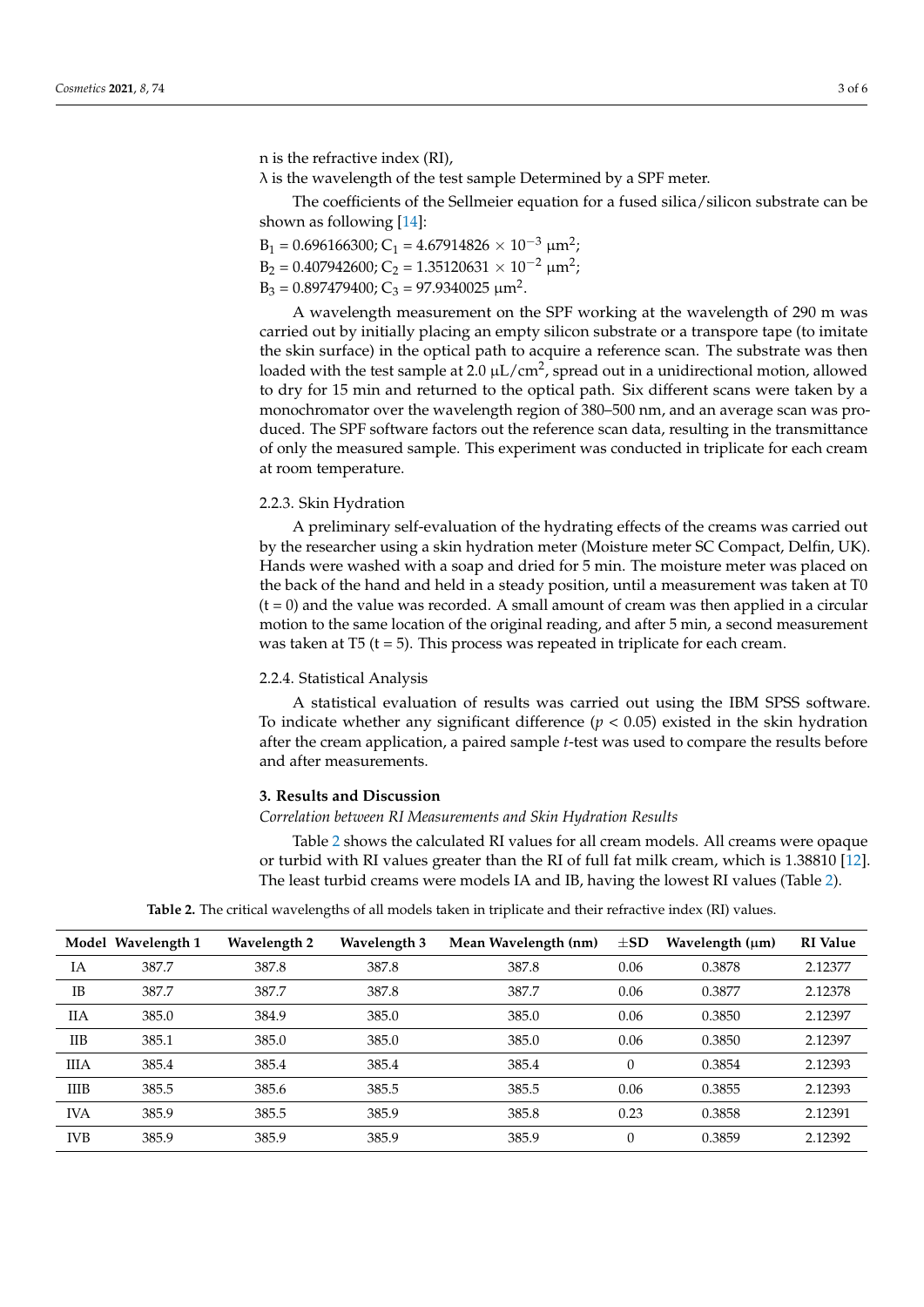Table [3](#page-4-0) shows the % increase in skin hydration after the application of each cream. Table 3 shows the % increase in skin hydration after the application of each cream. The paired sample *t*-test revealed there was a statistically significant difference in skin The paired sample *t*-test revealed there was a statistically significant difference in skin hydration (*p*-value < 0.05) before and after the measurements of skin hydration for most hydration (*p*-value < 0.05) before and after the measurements of skin hydration for most cream models. cream models.

<span id="page-4-0"></span>**Table 3.** Measurement values of skin hydration in percentage (%) before and after the measurements of skin hydration  $(T_0 \text{ vs. } T_5).$ **Table 3.** Measurement values of skin hydration in percentage (%) before and after the measurements of skin hydration (T0

| Cream<br>Model/<br>Number | 1                        |                  | $\mathbf{2}$             |                  | 3                        |                  |                                 | Mean                   |            | % Increase in |
|---------------------------|--------------------------|------------------|--------------------------|------------------|--------------------------|------------------|---------------------------------|------------------------|------------|---------------|
|                           | <b>Before</b><br>$(T_0)$ | After<br>$(T_5)$ | <b>Before</b><br>$(T_0)$ | After<br>$(T_5)$ | <b>Before</b><br>$(T_0)$ | After<br>$(T_5)$ | <b>Before</b><br>$(T_0/\pm SD)$ | After<br>$(T5/\pm SD)$ | $p$ -Value | Hydration     |
| IA/1                      | 51.2                     | 59.4             | 29.6                     | 55.9             | 55.5                     | 59.8             | $45.4/\pm 13.9$                 | $58.4/\pm2.1$          | 0.09       | 28.63         |
| IB/2                      | 36.4                     | 52.3             | 59.8                     | 67.2             | 51.7                     | 65.3             | $49.3/\pm11.9$                  | $61.6/\pm8.1$          | 0.02       | 24.94         |
| IIA/3                     | 58.7                     | 62.4             | 58.0                     | 67.4             | 51.5                     | 55.6             | $56.1/\pm4.0$                   | $61.8/\pm5.9$          | 0.04       | 10.16         |
| IIB/4                     | 44.5                     | 57.1             | 66.8                     | 67.2             | 48.0                     | 58.7             | $53.1/\pm11.9$                  | $61.0/\pm5.4$          | 0.08       | 14.87         |
| IIIA/5                    | 67.4                     | 72.0             | 60.3                     | 68.6             | 54.9                     | 63.8             | $60.9 / \pm 6.3$                | $68.1/\pm4.1$          | 0.01       | 11.82         |
| IIIB/6                    | 65.2                     | 65.7             | 70.5                     | 77.1             | 62.1                     | 73.0             | $65.9/\pm4.2$                   | $71.9/\pm 5.7$         | 0.09       | 9.10          |
| $INA/7$                   | 58.2                     | 64.7             | 55.6                     | 60.8             | 65.9                     | 70.5             | $59.9 / \pm 5.4$                | $65.3/\pm4.9$          | 0.005      | 9.01          |
| IVB/8                     | 61.0                     | 74.1             | 66.4                     | 73.9             | 59.4                     | 66.5             | $62.3/\pm3.7$                   | $71.5/\pm 4.3$         | 0.02       | 14.76         |
|                           |                          |                  |                          |                  |                          |                  |                                 |                        |            |               |

According to these preliminary results, creams IA and IB showed the highest increase According to these preliminary results, creams IA and IB showed the highest increase in hydration alongside the lowest RI values, therefore confirming the hypothesis that in hydration alongside the lowest RI values, therefore confirming the hypothesis that creams with a lower RI have a higher hydrating effect. This correlation is depicted in creams with a lower RI have a higher hydrating effect. This correlation is depicted in Figure [1.](#page-4-1) Figure 1.

<span id="page-4-1"></span>

Figure 1. Relationships between RI and % increase in hydration. Cream samples (IA to IVB) are shown in numerical order of 1–8. of 1–8.

The high skin hydration effect seen in models IA and IB could be attributed to the higher water contents in their compositions compared to the rest of the creams (Table [1\)](#page-2-0). higher water contents in their compositions compared to the rest of the creams (Table 1). This effect can also be attributed to the humectant used and its compatibility with jojoba This effect can also be attributed to the humectant used and its compatibility with jojobaThe high skin hydration effect seen in models IA and IB could be attributed to the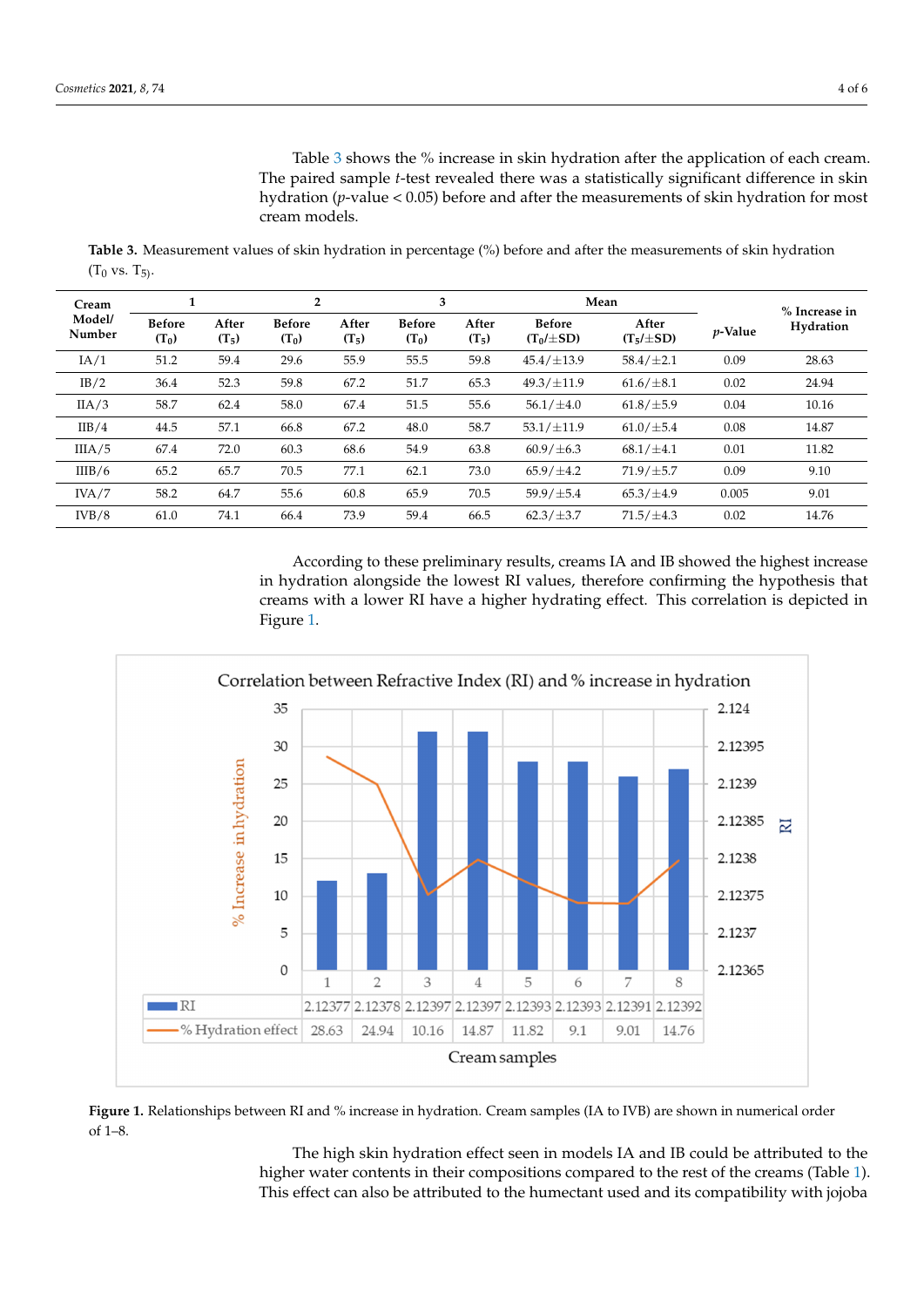and baobab oil [\[15\]](#page-6-4), considering that cream models IIA and IIB contained the same type of oils as IA and IB but with a different humectant. In fact, the turbid nature and low hydration effect of models IIA and IIB could be the effect of propylene glycol (Table [1\)](#page-2-0) in comparison to the glycerin present in IA and IB. Based on these observations, the water content and the type of humectant seemed to be the determining factors in the hydration effect. Changes in these parameters can be detected by RI measurements, via changes in ingredients' solubility/compatibility, therefore explaining the observed correlation between RI/turbidity and hydration effects. Similarly, the high RI and the low hydration of models III and IV can be attributed to the presence of stearyl alcohol in models III and IV (Tables [1–](#page-2-0)[3\)](#page-4-0) and its incompatibility with glycerine and/or the oils in these formulas.

#### **4. Conclusions**

In this study, we reported our preliminary findings on a new method for the prediction of the skin hydration effects of creams by measuring their RIs, using the Sun Protection Factor-290 Automated System (SPF-290AS). This newly developed method using the SPF equipment and the Sellmeier equation is highly sensitive and simple and allows the determination of the RIs of turbid samples without dilution. The correlation of the RIs of the creams with their skin hydration effects could be a predictive tool for the cosmetics industry to provide useful information on the hydration effect of creams before embarking on user trials and/or confirming the results from user trials. Further studies should include a large-scale user trial to validate this predictive tool, also including different types of semisolid formulations (water-in-oil and gels) to explore the extent of its applicability.

**Author Contributions:** Conceptualization, D.A.A. and K.D.; methodology, D.A.A.; validation, D.A.A. and K.D.; formal analysis, D.A.A. and K.D.; investigation, D.A.A.; resources, K.D.; data curation, D.A.A.; writing—original draft preparation, D.A.A.; writing—review and editing, K.D.; supervision, K.D.; project administration, K.D. All authors have read and agreed to the published version of the manuscript.

**Funding:** This research received no external funding.

**Institutional Review Board Statement:** The study was conducted according to the guidelines of the Declaration of Helsinki, and approved by the Institutional Review Board (or Ethics Committee) of The University of Sunderland (protocol code 006180 and date of approval: 20 February 2020).

**Informed Consent Statement:** Informed consent was obtained from all subjects involved in the study.

**Data Availability Statement:** Data is contained within the article.

**Conflicts of Interest:** The authors declare no conflict of interest.

#### **References**

- <span id="page-5-0"></span>1. Lawless, H.T. *Quantitative Sensory Analysis: Psychophysics, Models and Intelligent Design*; John Wiley & Sons: Hoboken, NJ, USA, 2013; p. 12.
- <span id="page-5-1"></span>2. ISO—ISO 13299:2016—Sensory Analysis—Methodology—General Guidance For Establishing A Sensory Profile. Available online: <https://www.iso.org/standard/58042.html> (accessed on 20 February 2020).
- <span id="page-5-2"></span>3. Murray, J.M.; Delahunty, C.M.; Baxter, I.A. Descriptive sensory analysis: Past, present and future. *Food Res. Int.* **2001**, *34*, 461–471. [\[CrossRef\]](http://doi.org/10.1016/S0963-9969(01)00070-9)
- <span id="page-5-3"></span>4. Pensé-Lhéritier, A.M. Recent developments in the sensorial assessment of cosmetic products: A review. *Int. J. Cosmet. Sci.* **2015**, *37*, 465–473. [\[CrossRef\]](http://doi.org/10.1111/ics.12223) [\[PubMed\]](http://www.ncbi.nlm.nih.gov/pubmed/25824827)
- <span id="page-5-4"></span>5. Montenegro, L.; Rapisarda, L.; Ministeri, C.; Puglisi, G. Effects of lipids and emulsifiers on the physicochemical and sensory properties of cosmetic emulsions containing vitamin E. *Cosmetics* **2015**, *2*, 35–47. [\[CrossRef\]](http://doi.org/10.3390/cosmetics2010035)
- <span id="page-5-5"></span>6. Varela, P.; Ares, G. Sensory profiling, the blurred line between sensory and consumer science. A review of novel methods for product characterization. *Food Res. Int.* **2012**, *48*, 893–908.
- <span id="page-5-6"></span>7. Adejokun, D.A.; Dodou, K. Quantitative Sensory Interpretation of Rheological Parameters of a Cream Formulation. *Cosmetics* **2020**, *7*, 2. [\[CrossRef\]](http://doi.org/10.3390/cosmetics7010002)
- <span id="page-5-7"></span>8. Singh, S. Refractive index measurement and its applications. *Phys. Scr.* **2002**, *65*, 167. [\[CrossRef\]](http://doi.org/10.1238/Physica.Regular.065a00167)
- <span id="page-5-8"></span>9. Sand, M.; Gambichler, T.; Moussa, G.; Bechara, F.G.; Sand, D.; Altmeyer, P.; Hoffmann, K. Evaluation of the epidermal refractive index measured by optical coherence tomography. *Skin Res. Technol.* **2006**, *12*, 114–118. [\[CrossRef\]](http://doi.org/10.1111/j.0909-752X.2006.00144.x) [\[PubMed\]](http://www.ncbi.nlm.nih.gov/pubmed/16626385)